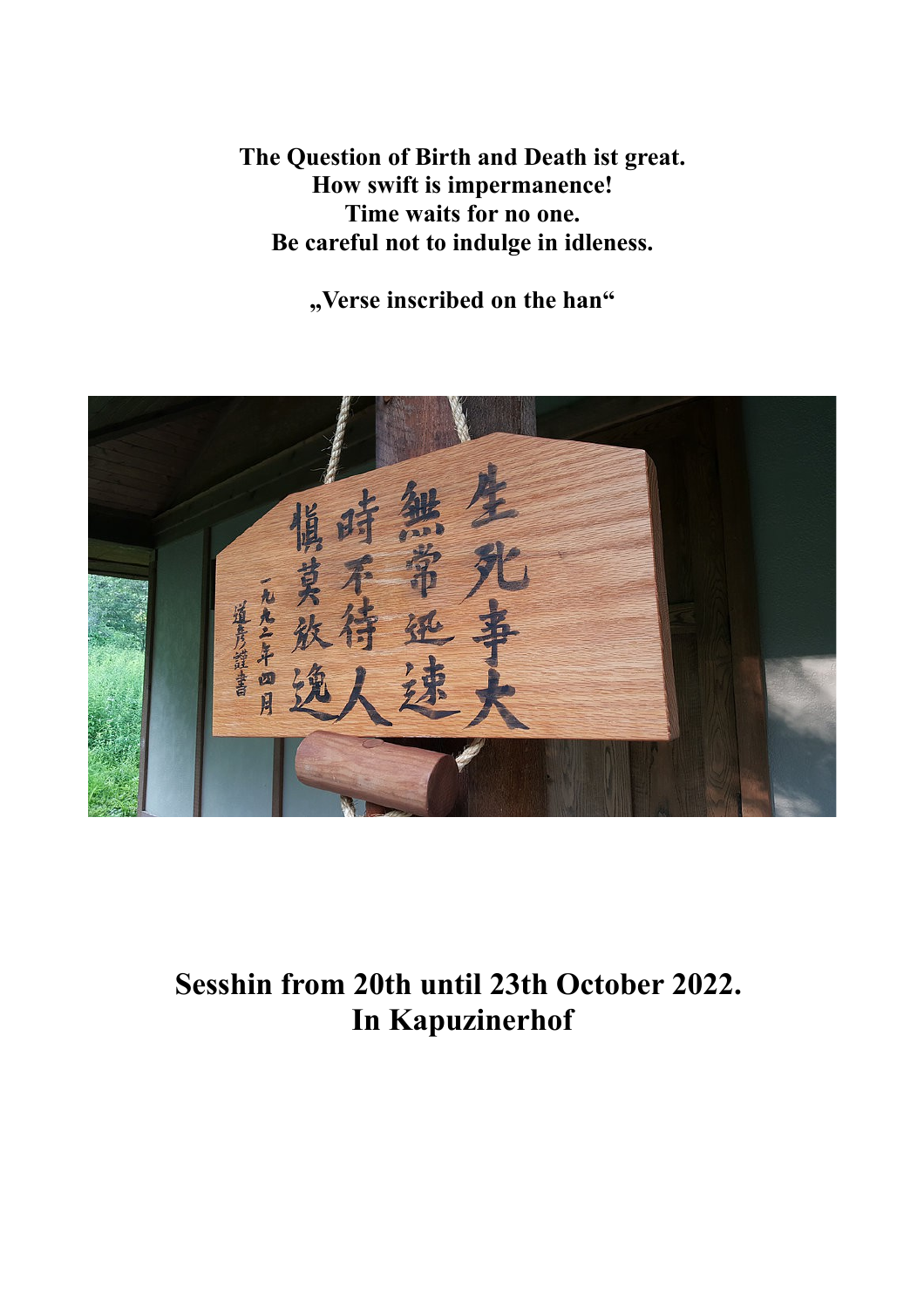# **Teacher: Meido Zentetsu Roshi**



Leading teacher of the Rinzai Zen Community and Abbot of the Korinji Monastery http://www.korinji.org/. Meido Zentetsu Roshi teaches and practises a lot in the USA and in Europa as well.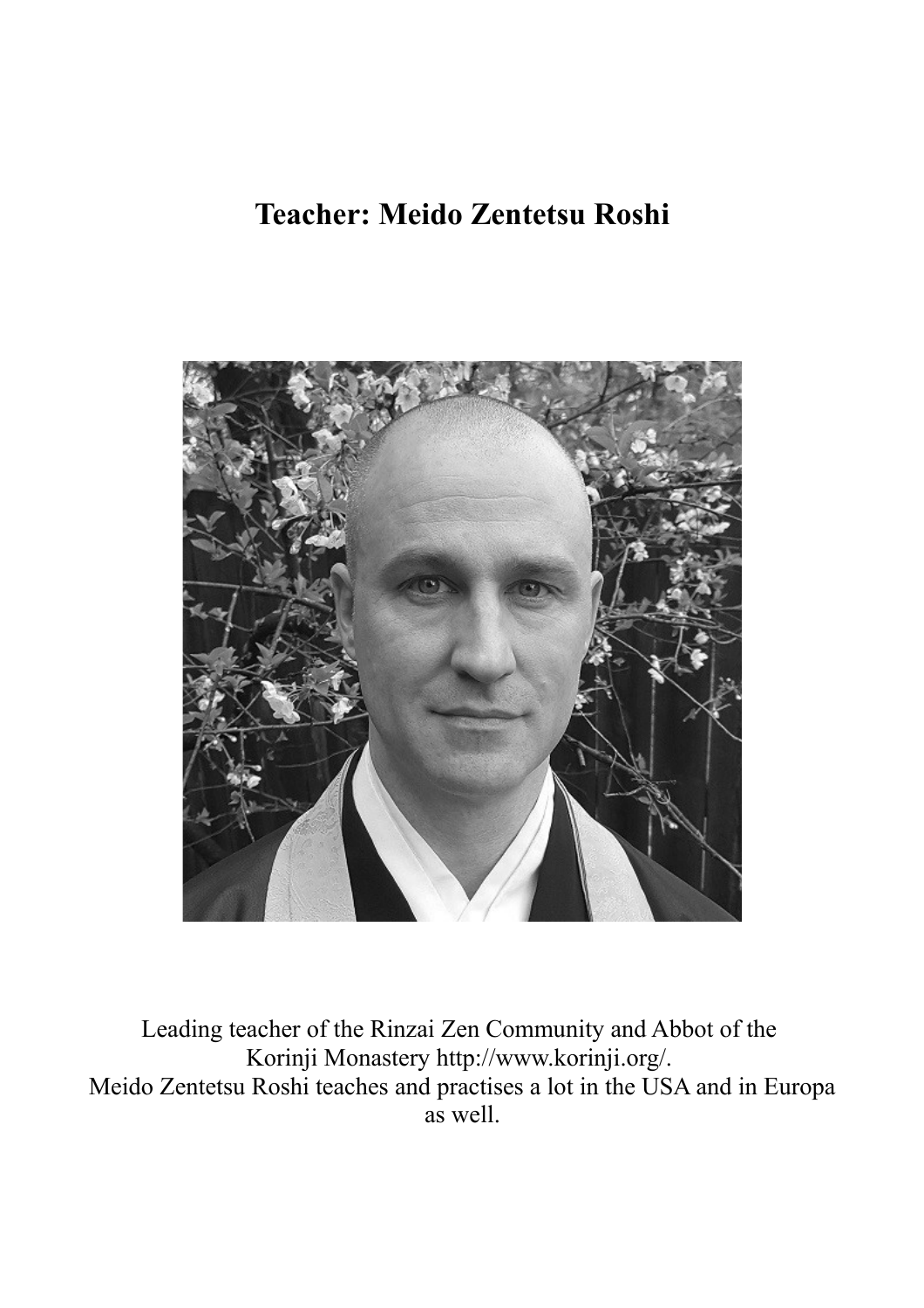**Registration:** 

All registrations to Anselm Stahl, Email: anselm.stahl@gmx.at Phone: 0049 - 176 - 678 69 620 [www.kaishin.de](http://www.kaishin.de/) *Registration deadline is the September 18th 2022!* 

**Fee:** 

Attendance fee 380,- Euro that includes training ,accommodation and board. Please transfer the attendance fee to the following bank account:

> **Anselm Stahl IBAN: DE97 7105 0000 0000 2942 56 BIC: BYLADEM1BGL Purpose of use: Sesshin October 2022**

## *Deadline for transfer is the October 7th 2022!*

Notice: ! Your participation is just applicable with your payment. If the payment isn't transfered until the deadline ends your place goes to someone else on the waiting list

#### **Arrival:**

[www.kapuzinerhof.de](http://www.kapuzinerhof.de/)

## **Check-In/Check-out:**

Thursday  $20^{th}$  October: check-in 3 pm – 4 pm Sunday  $23<sup>th</sup>$  October: check-out is approximate 10 am.

## **Please bring along:**

Trainings clothes hakama and gi or a white t-shirt and black trainings pants. Meditations pillows, zafus, and if you have zabutons. We will also work outside (samu practice). Outdoor clothes/rainjacket/solid shoes/head covering bring along.